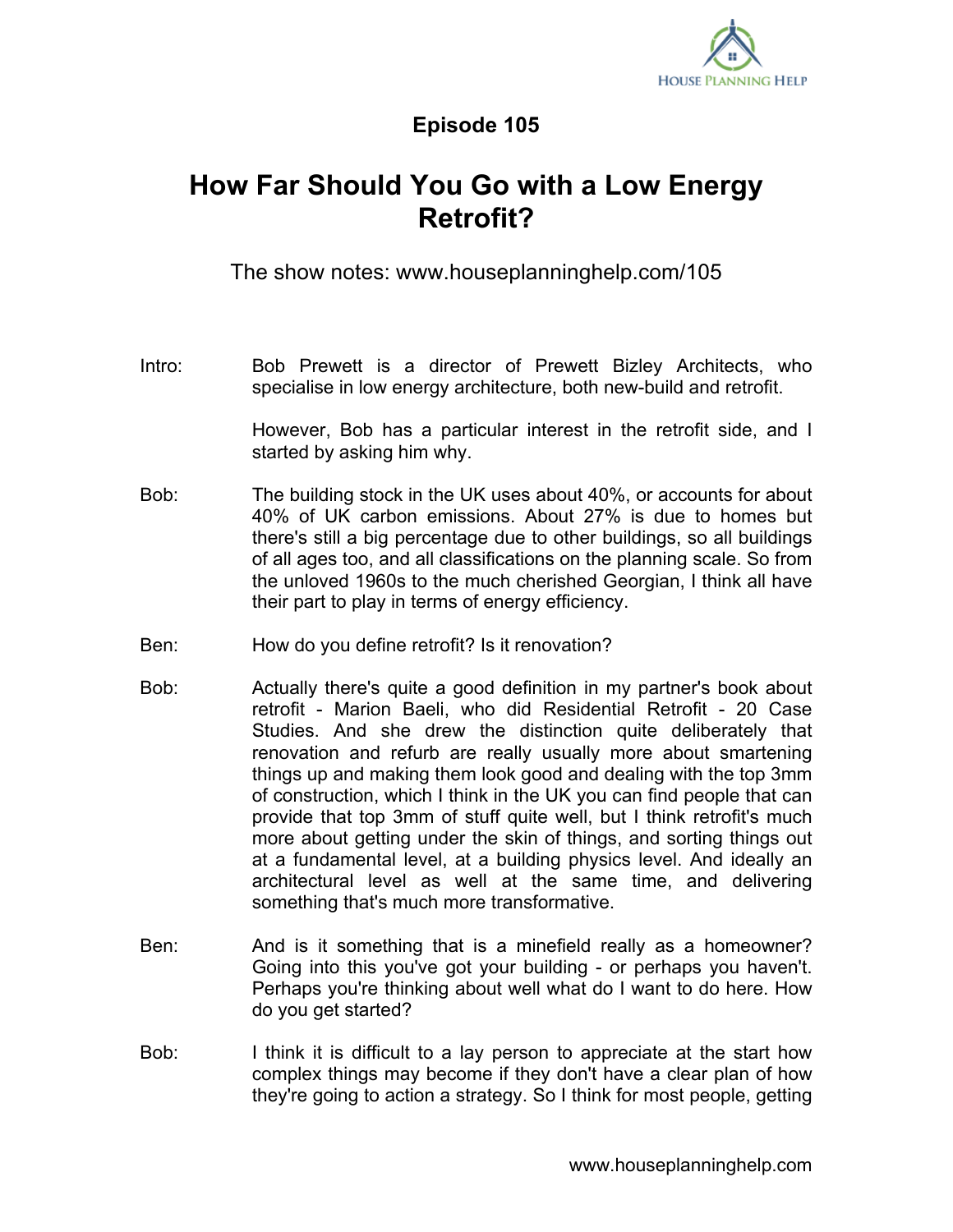

some advice at an early stage and trying to create something like a whole house plan, which identifies sort of where the energy savings might be, and also identifies perhaps the risks involved in tackling those issues is important, and ideally having a clear plan about how you might action those. A strategy to deal with those things, either all at once or over time as a sort of incremental approach. So I think for the DIYer you need quite a lot of knowledge about buildings, building physics, to do things by yourself.

- Ben: You've mentioned a plan. Are all plans equal?
- Bob: Are all plans equal! [Bob laughs.] I don't think so. I don't think all plans are the same. I don't think they're all equal in terms of content. Some plans can be very simple. Some buildings are very simple to solve and sort out, others usually as a sort of correlation of their age, usually the older the buildings are, the more tricky they are to deal with because their building physics is a bit more complicated. And usually there's many more layers of action over time which create a much more sort of fragmented jigsaw puzzle for us to unpick at the start, and then deliver some sort of holistic plan for. So no. And each building is a bit of an individual I think and one size fits all in retrofit I think is a big danger and where probably a lot of work is going wrong at present.
- Ben: Just before we focus on historic buildings perhaps, because I know that you've done a lot of work in that area, do you look at all buildings, and I have almost asked this, and think they can be retrofitted, or do you look at some and think they've got to be demolished?
- Bob: I remember being asked if listed buildings should be retrofitted a few years ago, and I thought at the time probably not, because there's not so many of them. But since then I've changed my view on that and I think actually many listed buildings should be retrofitted, whether they're Georgian or 20th century or whatever.

But I think, there are some buildings which when one finds are in such poor condition then demolition might be an option, but I think that's probably very much a minority of buildings, but I'm sure they exist. We've not found any yet that we thought should be torn down completely.

Sometimes we'll take a significant lump off a building if it's in very poor condition and sort of rebuild rear extension. So those sort of incremental additions are often sort of very poor construction and are better being started from scratch.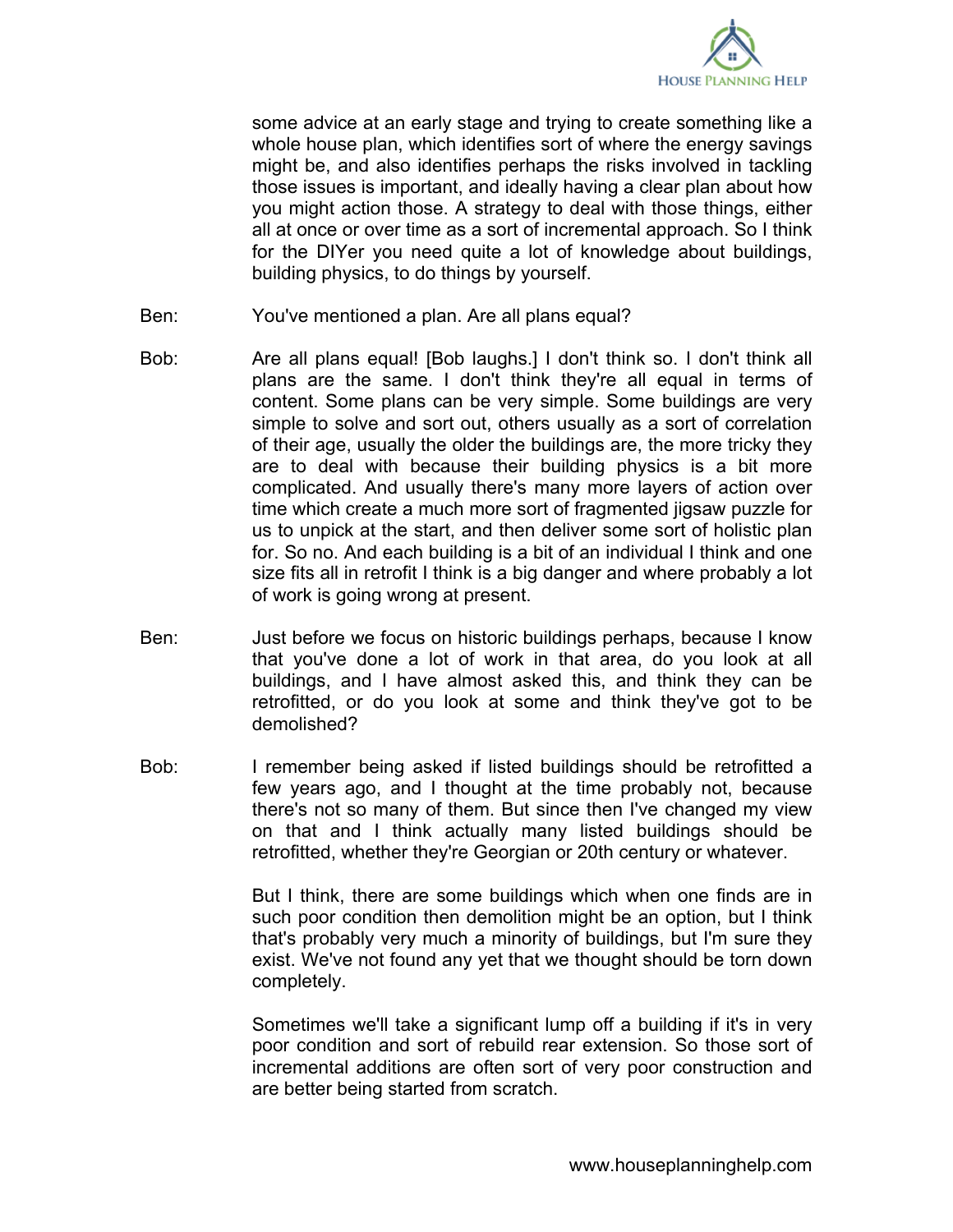

- Ben: I'm going to raise the topic of money here at this stage, because you're going to need a lot of money to get going on this and to make sure you're going to come out the other side.
- Bob: I think it's not for the faint hearted, either in spirit or in finance. So I think deep, low energy retrofit is always going to cost tens of thousands of pounds. And I don't think there's any two ways around that. But you are putting into a building, usually the thing that's been left out, which is normally insulation and good windows and so on. So there is a whole load of stuff which you just can't avoid paying for and that's where most of the money is.

But, the upside is the transformative effect that it has in terms of quality of life. While I appreciate not everybody in western society could afford a deep retrofit, I think probably a lot of people could and it's about prioritising where one spends ones money.

- Ben: Before we dig into it, there is a historical angle too. So where is this balance? And I know it's something that affects you and your practice of deep retrofitting and not ruining the building at the same time?
- Bob: I think the balance is about understanding the quality of the building that you have at the start. I suppose at present I'm slightly nervous about some of the work being done to late 20th century buildings where there's sort of a feeling that this architecture is so bad we can't possibly do any worse to it, and actually carrying out quite poor works to those buildings which in some cases I think does make them worse actually and you've spent a lot of money getting there. And I think that's a real waste of money.

But yeah, understanding what the quality is of the building and then I think designing and planning very carefully to not upset that balance, either in building physics or either in architectural quality. So planning where, how you line buildings with internal wall insulation can be done very sensitively. It can be done and even add architectural character I think. But it can also be done very carelessly and there's some sort of a whole bunch of evidence emerging at the moment of really poor quality external wall insulation on properties of all eras. And it's just done so hamfistedly, partly because retrofit is usually a design free zone, that whatever the quality the building was before it has been made worse certainly in terms of visual terms. And often in terms of building quality, building physics, so letting in moisture and trapping moisture in particular are some horrendous building defects which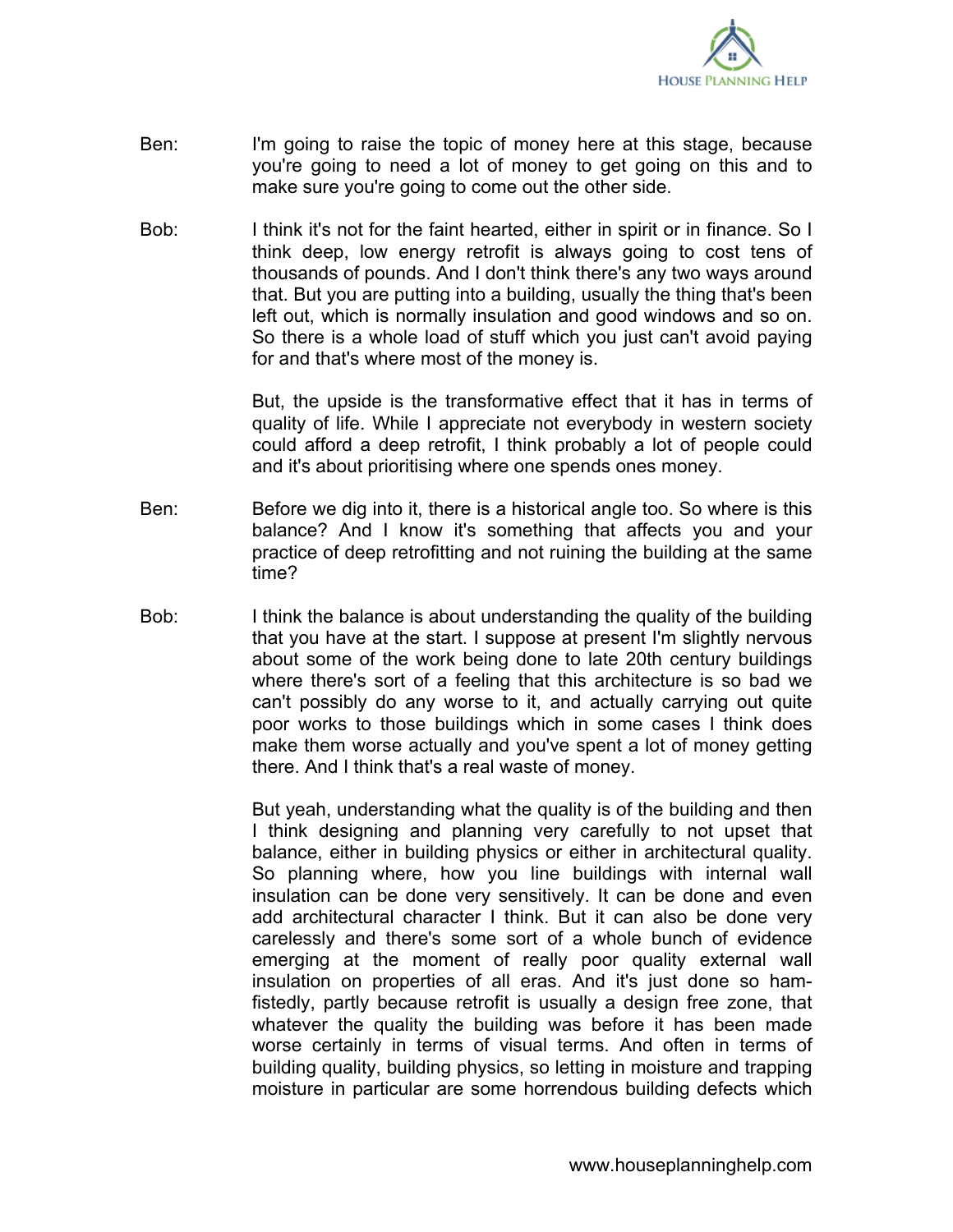

are emerging from thoughtless and careless retrofit. And retrofit that's been done on the cheap to try and save money, but ultimately costing somebody a load more money in the end because taking stuff off and retrofitting again, that really is an expensive business.

And I think we'd do well to look at Germany and how they've proceeded slowly over time just doing generally doing good quality retrofit. And always spending the money up front and doing it house by house, rather than trying to do a thousand houses badly or cheaply.

- Ben: What's interesting about Germany is that in some respects they seem to just go for it in terms of not being afraid to make these upgrades, whereas in the UK I think there is more caution, perhaps because we worry about that history.
- Bob: I think there's caution from all angles, so there's caution from will we lose our heritage. There's caution of will it cost us too much money, and I think we often end up doing things which are a sort of a compromise.

Whereas I think perhaps countries like Germany still have a confidence about the future and progress and a belief that just doing things well now is an investment for tomorrow. Sort of a sound financial head, and also accepting that our environment will change over time. It should change over time and it should reflect the culture we live in. The culture we live in now is one which has the spectre of climate change hanging over it, and I think for that not to be reflected in what we build would be quite perverse, and that's something I spend quite a lot of time debating with planning officers!

- Ben: I can imagine that's fun! [Ben laughs.] Going back to your initial planning and surveying of a building, I wanted to ask you whether you just come up with *we've got a target, this is where we're aiming for*, or whether that is a dangerous way to begin?
- Bob: I think the short answer is yes. That sort of approach I think we probably do consider as a bit dangerous now.

I think a lot of people a few years ago, and including us when we started off in retrofit and we were getting knee deep into Passivhaus design and learning from that, there was a bit of a chasing the numbers attitude, and you know let's be the first Passivhaus this, the first Passivhaus that, without sometimes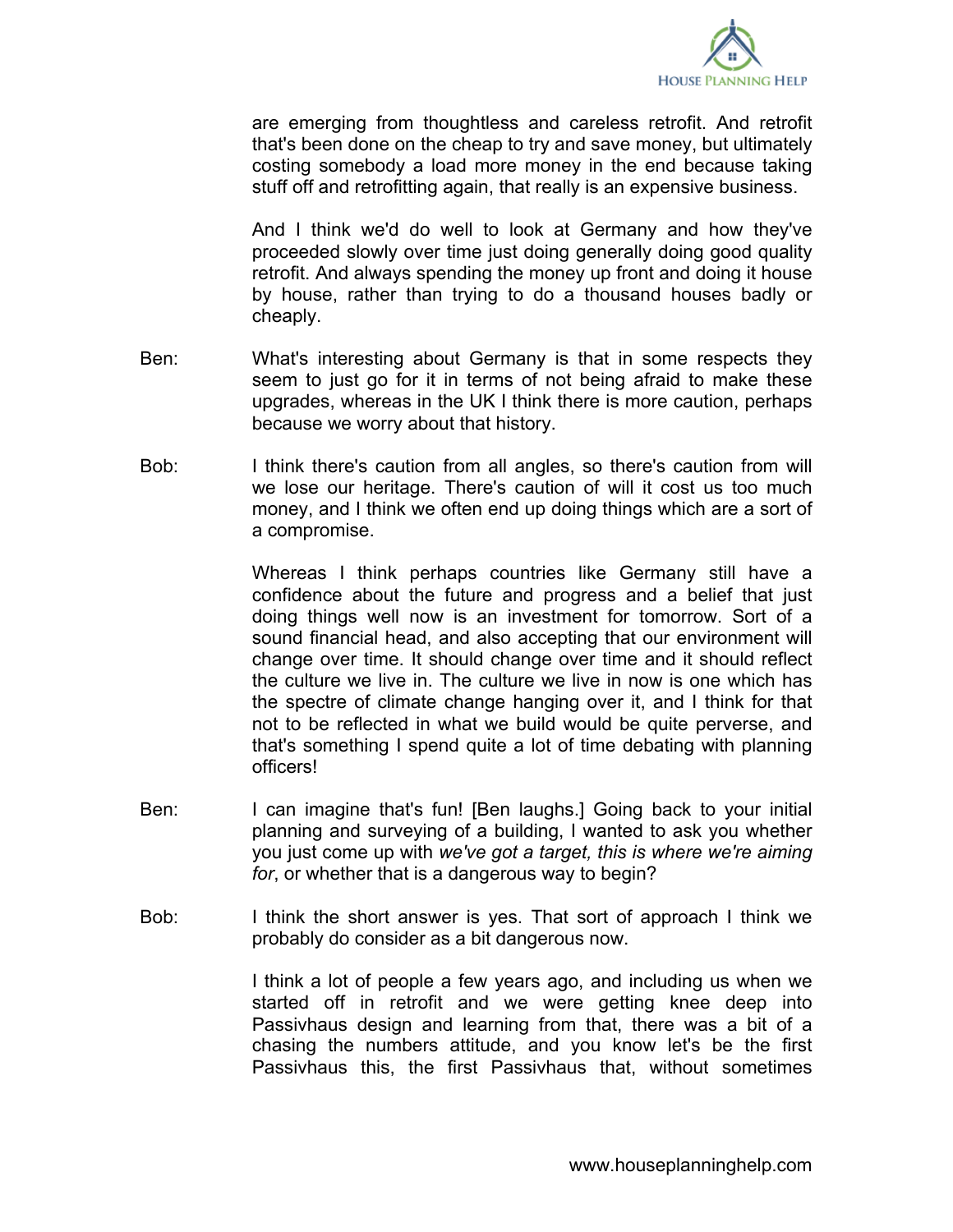

thinking about the effects that pushing a building that far might have.

- Ben: Can we talk about those quickly? So what do you mean?
- Bob: So trying to drive all walls to a U-value of better than 0.15 so that it's going to tend to lead towards very low energy results or trying to hit 15kWh per square metre or even a 25kWh per square metre per year for EnerPHit Passivhaus retrofit standard.

I think actually it's very very hard for most buildings, and some buildings will go there relatively straightforwardly. Certainly my own house which we're hoping to retrofit later this year I think will eventually get there without being pushed too hard, but buildings with a different sort of form or a different construction, solid wall buildings and historic buildings, are going to probably not want to go there.

And I think we're interested in taking the building to where it's going to sit happily, and that might be a little bit higher, and so we speak about between 15kWh per square metre per year and 40. And we think that actually most buildings would probably sit somewhere in there. The retrofits would probably be towards the 40ish kWh per square metre. But there are no rules and each building will find its own place.

- Ben: Of course. So I like that idea, but then I also like the idea of saying well look, every time we do an upgrade we're going to hit this energy target and over time things go down. So can you explain your way of looking at it? I think it's just because I don't really quite understand the examples and we are just talking about this so it's going to be difficult, but maybe you can try!
- Bob: Certainly most buildings if they don't have insulation in and they don't have good quality windows then I'd expect most buildings to easily achieve say 60% energy reduction, and perhaps going up to 80 or even 90% in some cases. So that's sort of the range I would expect to work in.

I also think there are dangers in going in too light on buildings too, because then I think actually it's probably not going to be an energy saving at all. People just take perhaps a little bit of comfort out of that, which you know can be appropriate for some people.

Certainly people who are elderly or who need better comfort then there's a logic in that. But in terms of energy saving, taking a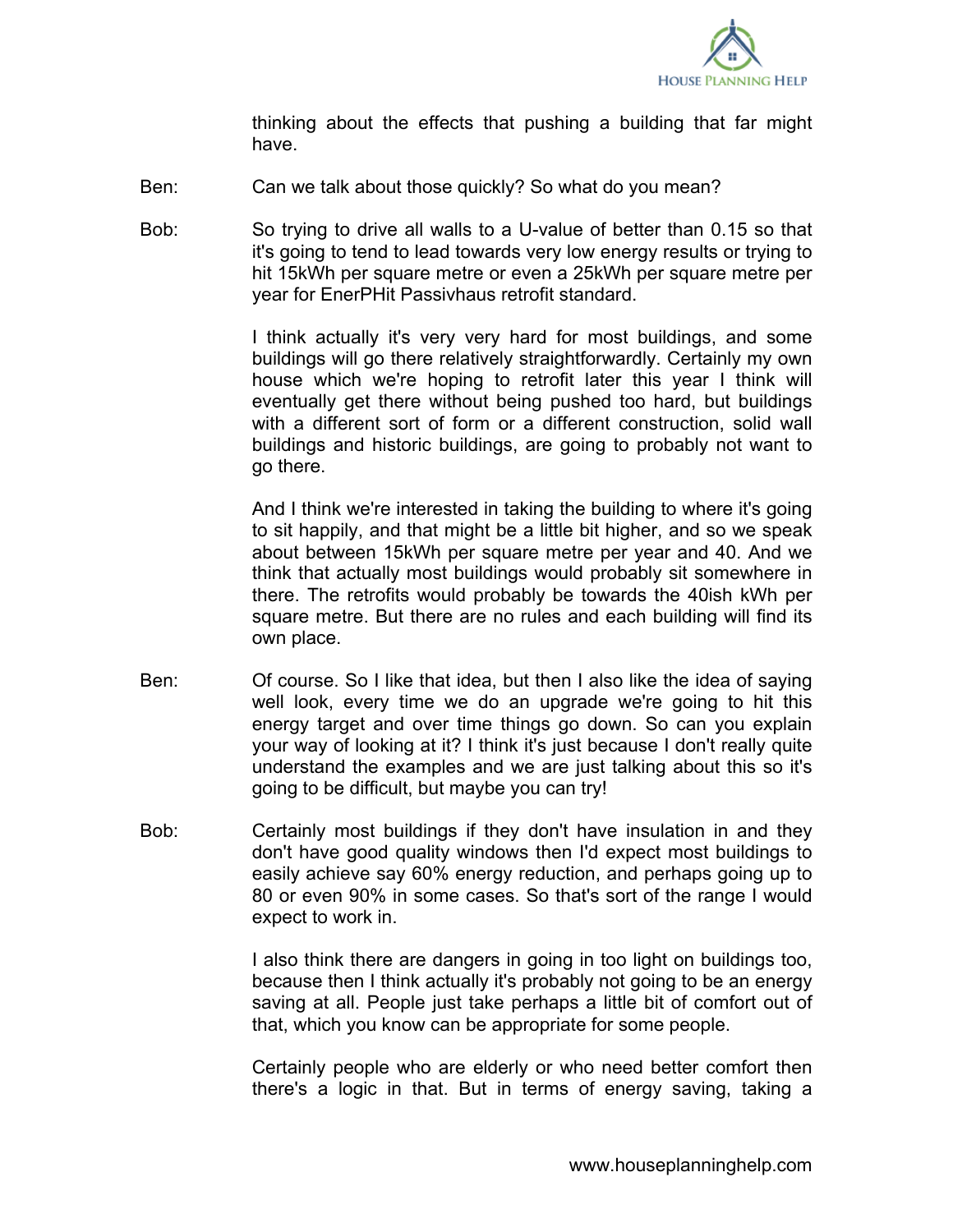

building to a holistic whole whereby you're dealing with insulation well, you're not leaving in loads of cold bridges, you're dealing with airtightness well so that you're not building in interstitial condensation problems. You're dealing with your windows at the same time as you're dealing with your walls and roofs and floors and so on. Then actually as soon as you follow that kind of holistic, joined up thinking approach, you're probably going to be in the territory of at least 50% energy savings I would have thought. And if you're going to put 20mm of insulation on a wall then it's probably economic to put on a bit more so long as that's not going to cause you internal space planning problems.

But it's a case of understanding the building as a whole, having a plan for each building element and understanding how all those elements interact and work together. And that's the most important thing, and I think the outcome of that will probably be quite deep energy savings, but not saying at the start I'm going to aim for 90% energy saving so that I can do at least as well as Kyoto. I think that's a bit wrong-headed. Some buildings will be predisposed to very high energy savings, some will be predisposed to doing a bit less.

- Ben: I'm in a situation where I want to build a new house, but I'm struggling at this stage to find land. It's been very frustrating and I think if I was more flexible and could move somewhere else that would be fine. But is there a case of moving to a building and retrofit it regardless? Or looking for a building that in some sense thinking this is going to work and it's not going to cost me the earth?
- Bob: I think if you're looking to end up with a house that's a low energy house and a high comfort house, then certainly buying a site and building it from scratch will probably lead you to the ultimate result and the most satisfactory result. But like yourself because I live in London I was hoping to do the same one day, but actually just gave up looking for a piece of land because there's a million different small developers doing the same thing and there's no way I was going to be able to compete with them. So we knew from the start that we'd have to look for an existing building.

And then I think for us there were two factors which led us to the property we bought. One was what can we afford, so that's a big driver for most people in London, most people in the UK full stop. But we were strategic about the building we were going to buy in terms of would we have freehold, so if we've got freehold then we've got rights to fit external wall insulation probably. Are we buying something which has got planning restrictions? So we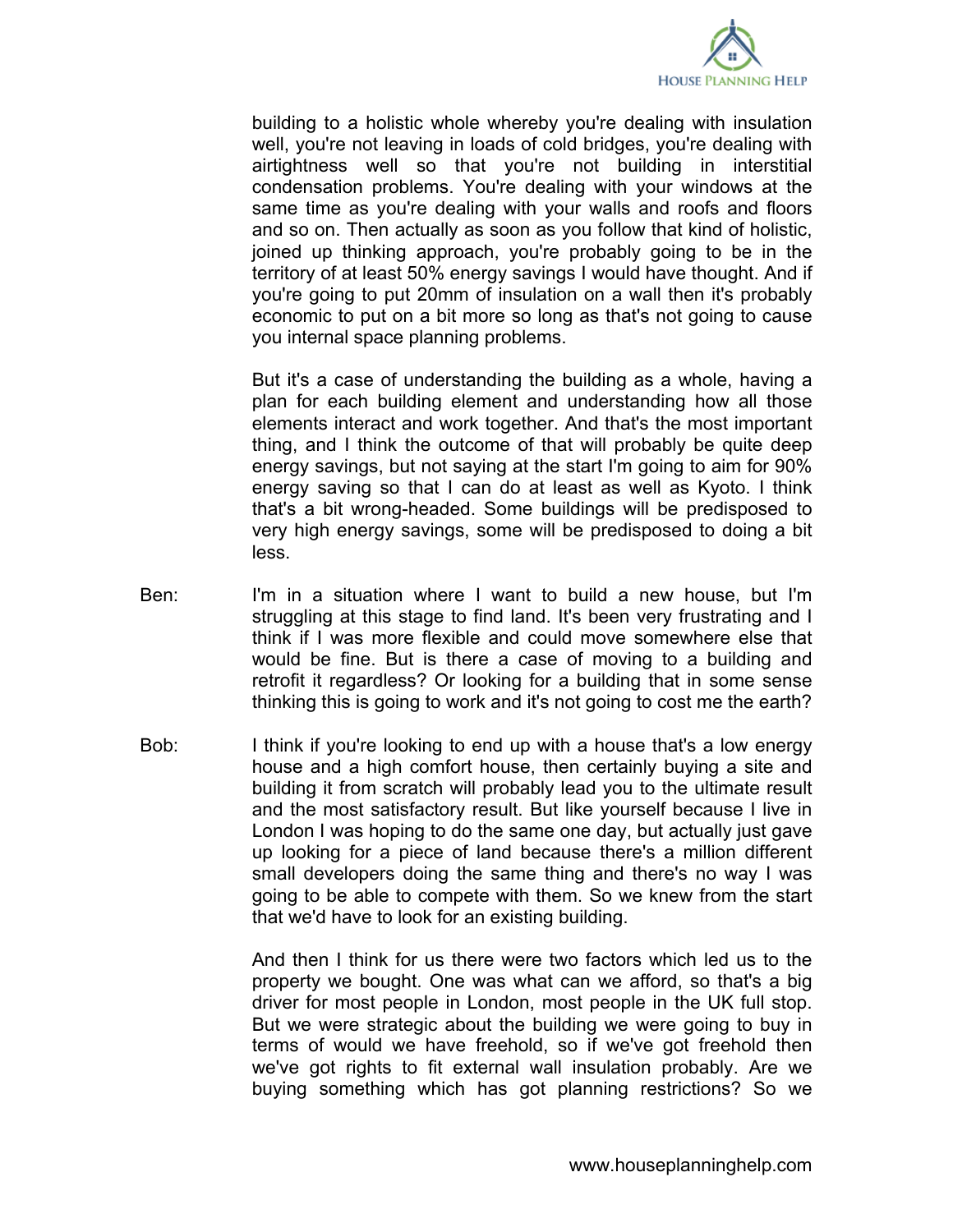

looked at some amazing houses but then found out very quickly they were listed and at that point I found that very unattractive because I thought any energy saving measures were going to be very difficult to achieve and it would be higher risk approach. And we also excluded buildings from certain periods of history because the market was just paying too much for them, and so we wouldn't be left with money to do the retrofit.

So in the end we deliberately chose a 1960s little terrace house which was a bit unloved and we were able to buy it and have just enough money, we hope, to do a decent retrofit on it. So, and we knew that there would be planning fairly straight forward, and also the formal construction would be quite simple to do so we can do a lot of work with cavity wall insulation for instance which is very cheap, very low impact approach. So we're hoping to do the whole project in a shorter period than I would normally expect.

So yes, I think if low energy is your goal and you're looking at buying existing buildings then finding the right sort of target and being quite strategic about that is something you probably should be thinking about.

- Ben: The insulation itself, it can be put on the outside, in the middle or on the inside. There are downsides with all of those I suppose, so maybe you could explain that a little bit? And upsides!
- Bob: Okay. Yeah, absolutely, downsides and upsides.

So most people would go for external wall insulation I think because it seems like the most simple thing to do and the safest thing to do building physics-wise. So potentially you can do an external wall insulation job and live inside so there's very little disruption potentially. And you're cloaking the building and keeping it warm and keeping it dry, so you're much less likely to suffer with moisture problems. But, the big but about external wall insulation, is if you're a terrace house you can only go up to the boundary and you end up with cold bridges left over through the party walls. If you're a terraced house or a semi-detached there may be planning restrictions because you're going to change the look of your building. So EWI (External Wall Insulation) has a lot of advantages but its main drawback is it completely transforms the building architecturally. And that may be something you don't want or planners don't want, so that's the sticking point with that one usually.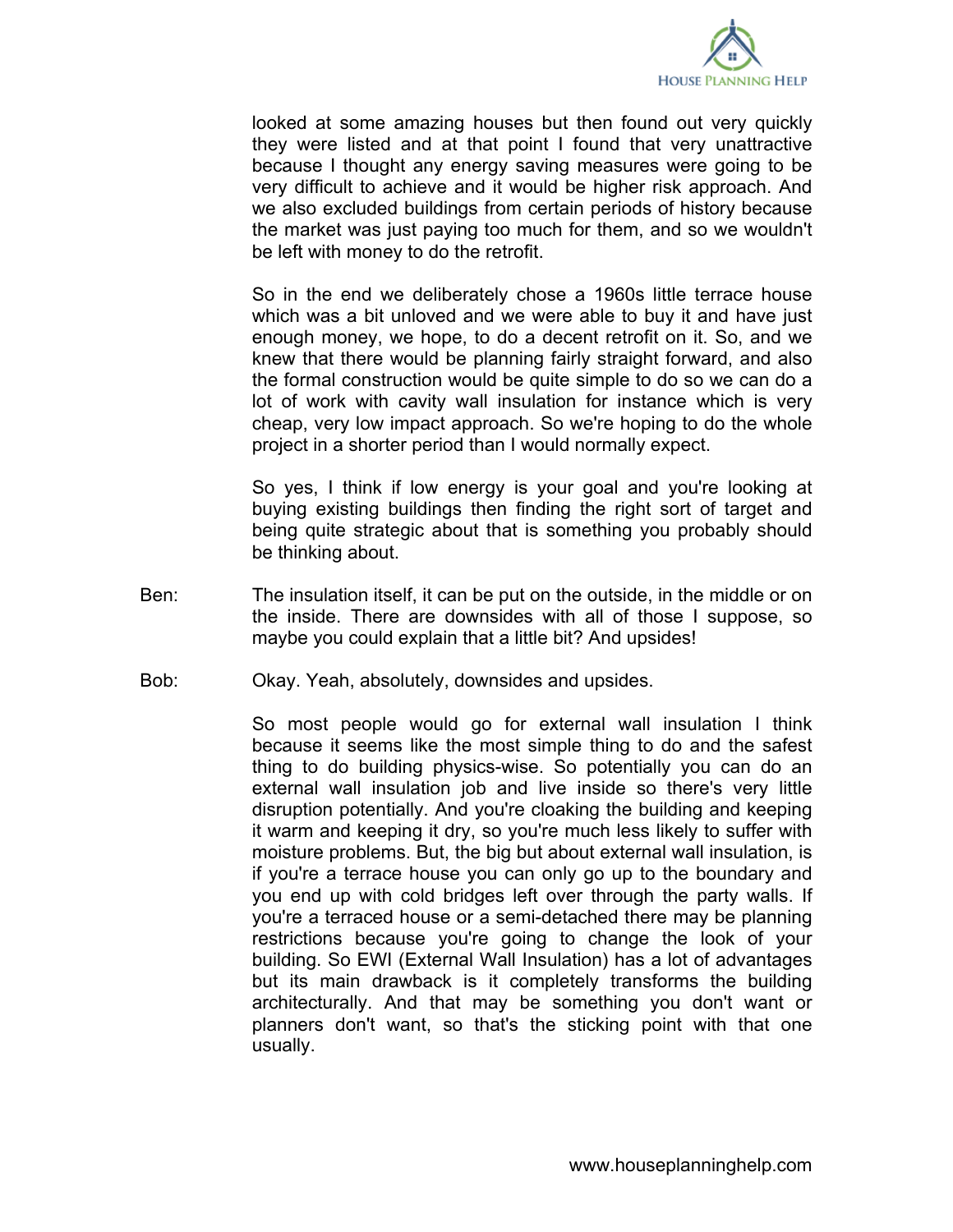

Internal wall insulation which is the complete opposite, obviously has very little effect on the outside so is planning very easy, but it probably means you have to move out of those rooms, or possibly out of the whole building while you're doing it. It may mean taking off all the plaster and re-plastering and putting on layers of construction, so it can be quite slow and time consuming. That may affect other things like services, electrics, water pipes, heating pipes, ventilation pipes, the whole gamut of things. Insulating around joist ends is sort of a bit of a bête noire in the retrofit industry in there's lots of sorts of risks and pondering goes on as soon as you do that. And then as soon as you come to any junction like a window then you're thinking about how do I get a cold bridge free junction on those sorts of things. So there's a whole bunch of hidden stuff I think which comes along with internal wall insulation.

And then there's the middle ground, so if you've got a cavity wall, so later 20th century stuff, then filling the cavity may be a good option. But if you're on the coast facing direct to sea and you've got porous bricks or bad pointing then cavity wall insulation may be a big problem. And not always taking the word of the installer that your wall is suitable for cavity wall is I think an important thing and to think about that carefully. Incidentally, I mentioned my own retrofit will be using cavity wall insulation but we're very clear that we'll open up those walls and clean them out before any insulation goes in.

- Ben: I'm trying to visualise that in my mind. How would you do that without taking down the whole wall?
- Bob: Well we've got to do the roof anyway so we'll take the copings off the top of the wall, so we can see straight down and we can potentially pass sort of brushes down the wall. And at the bottom of the wall on the inside we can take out a few bricks every metre or so, so that we can blow out any debris that the last builders left or that we end up cleaning out.
- Ben: And that would really help?
- Bob: For me it would mean I'd sleep very well at night knowing that I've not got a building defect ready to happen or a cold bridge due to loads of rubbish at the bottom of my cavity wall. So it's about partly just doing a job well. Clearing up after someone's mess from 20 years ago, might not be a problem now but may be a problem when you fill it with insulation. And eliminating any potential cold bridges which we don't want because we're going to spend money so let's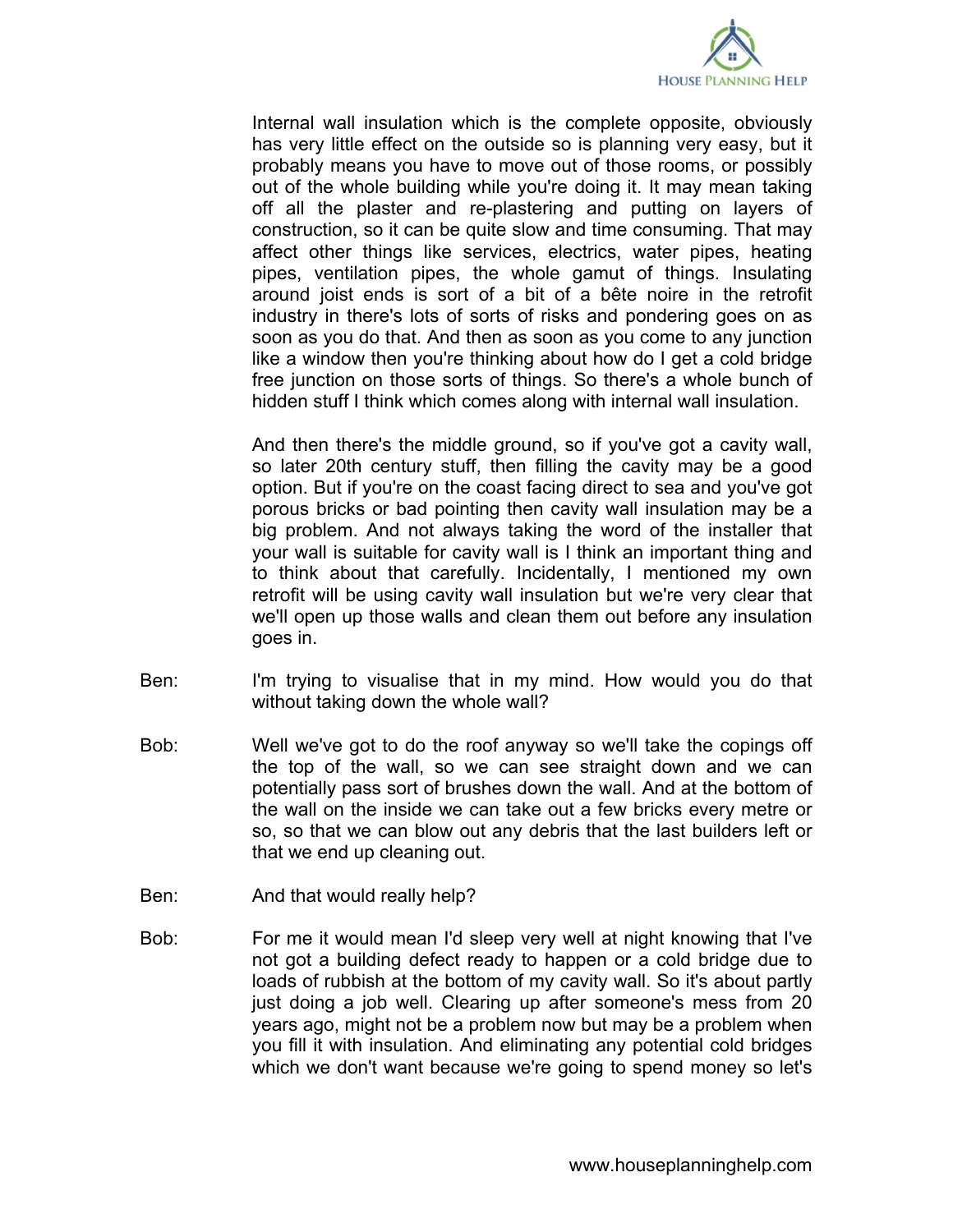

make sure that we don't build in problems or little defects which undermine that.

- Ben: If we're coming to do this as clients I think that one of the core issues of putting all this money in is how do we know we've got someone who really understands all of this and is going to do a good job? Because it's not necessarily just the architect that's helping you, it's the contractors who are in and we're all going to be doing this slightly blindly?
- Bob: Sure, and I think at the moment it's very difficult for clients and homeowners to know who to trust really because it's an emergent part of the construction industry. There's no proper guidelines or protocols or qualifications.

I mean one thing I'm involved with, an institute know as CORE - the Centre of Refurbishment Excellence in Stoke-on-Trent, they're producing one of the first training qualifications for something called a retrofit coordinator which is a term that we dreamt up a few years ago. As a somebody who could help nurse a retrofit from the start to finish. They might not be an expert in every stage but they'd understand how all the stages interlink and they can provide continuity.

One of the main problems in retrofit and even in general construction is the lack of continuity from initial inception to handover and completion at the end. And it's a very fragmented process and that can work okay for simple building projects but I think the complications of retrofit mean that slippages between the different stages can often mean that what you get at the end bears very little relationship to the bright idea at the start of the process. So the coordinator, retrofit coordinator, is hopefully somebody that can help join the dots and make for a much smoother process, somebody who understands the interactions and interdependencies between different things and different parts of the process. So that's an initial sort of bit of light at the end of the tunnel.

But yeah, I think as a homeowner asking lots of questions. If you don't understand, ask more questions, and employ some sort of professional throughout the process. They might be an architect or they might be a retrofit coordinator. They might be both of those things at the same time. But having somebody that you trust and who gives you good clear answers to your questions and keeping them on board from start to finish is a start at least. You can do far worse than that.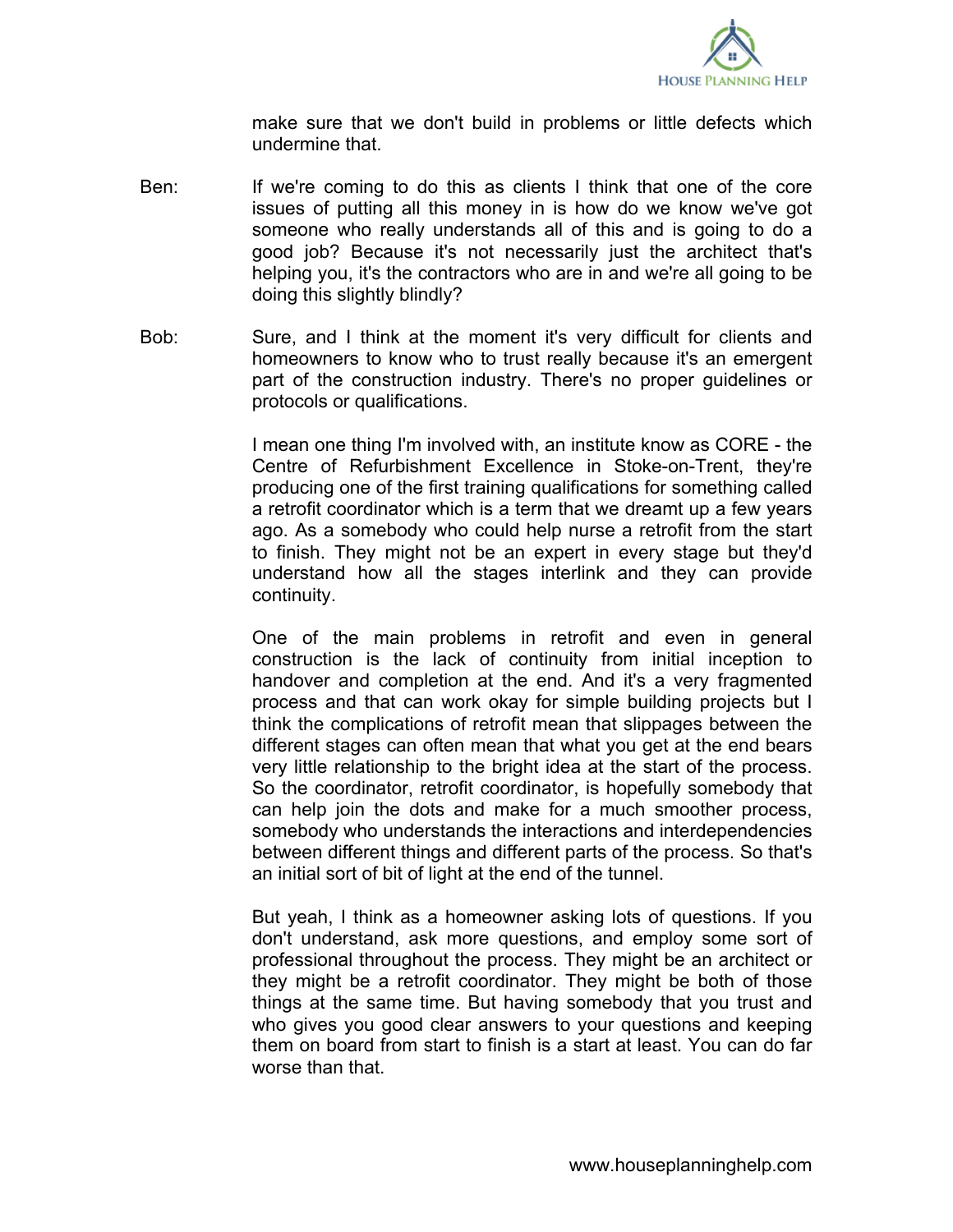

- Ben: At this stage perhaps you can give us an example of a retrofit that you've done for one of your clients?
- Bob: Well one of our first deep retrofits was for a project in Hackney. Actually we still call that the 80% house although percentages are things which I'm less bothered about now as I said earlier on. And that was a classic Victorian three storey terrace house in a conservation area. So it had all the planning issues associated with it. It had lots of building physics questions associated with it which we were wrestling with at the time about moisture in walls and joist ends in walls and so on.

The great thing about it, it had a client who understood a lot of those issues himself and who just wanted excellence and ultimately every choice we'd give him we'd give him sort of a good choice or a better choice, he'd usually elect to go for the better choice and he ended up with a really great house. It costs him almost nothing to run. It's always 20 degrees in there, the air's always super fresh.

So he ended up with a lovely house but he invested a lot of time and a lot of money, and a lot of trust in us actually at the time doing that. So I think that set us on a track, and that project we learned a lot about the pitfalls and the dangers as well as the upsides. It taught us about how we might go about different future projects too in terms of setting up the right processes.

- Ben: How have you improved? You talked a little bit earlier in terms of your philosophy's changed a bit, but anything else? Any other learnings from it?
- Bob: I think one of the big changes we've made in terms of process is doing quite a lot of work right at the start so feasibility studies. So most architects perhaps get a rough plans and some tracing paper and test some planning options and look at layouts and square metres and that sort of stuff, which is all important.

But we're very keen that when we start a project that as well as having some drawings we also spend quite a lot of time on site understanding how the building is made, at quite a finite level. And understanding what defects there may be that are existing already and what other people have done to that building over time so that any proposal we make we can quickly see what the interactions are and the complications there might be to the process, or what hidden costs there might be too.